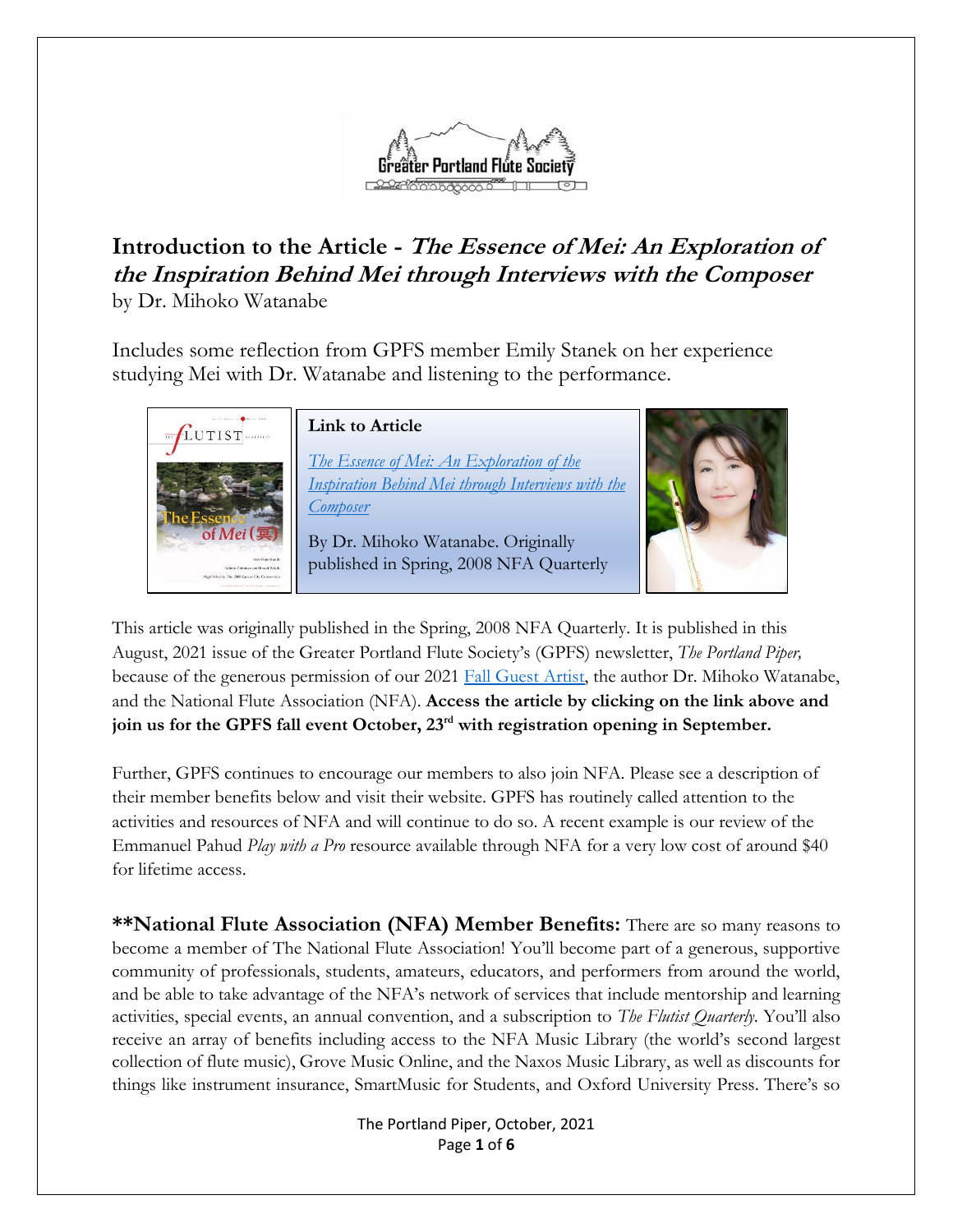much more! Visit [nfaonline.org/membership-benefits/benefits-of-membership](https://www.nfaonline.org/membership-benefits/benefits-of-membership) for information and to join today!

## **Reflections on Studying Kazuo Fukushima's Mei with Dr. Mihoko Watanabe**

By GPFS Board Member Dr. Emily Stanek



The first time I learned *Mei* by Kazuo Fukushima, I was a master's student (somewhere between 1999-2001). I struggled to learn the piece and I did not feel an immediate connection, as I do with other pieces. Fast forward ten years later (2011), I had the opportunity to study the piece again, now with Dr. Mihoko Watanabe.

Studying *Mei* with Dr. Mihoko Watanabe was eye opening to me and revealing into the deeper meaning of the piece. The experience expanded my knowledge of some Japanese concepts, which brought to life the piece in a new way for me. I found a deep connection and respect that continues today.

One concept that continues to come to my mind, is the concept of *Ma.* This word can be described as a "pause in time" yet it encompasses a deeper meaning, mindfulness. This concept can help a flutist to be more mindful of coming from sound into silence and from silence into sound. I believe that being tuned into the concept of *Ma* is more for the flutist than the audience.

There are many more concepts I learned, but I encourage you to read Dr. Watanabe's article on the piece to see for yourselves! Also, come hear her play this piece at her recital in the fall. I'm thrilled that she is [our 2021 fall guest artist.](https://gpfs.org/Fall-Guest-Artist)

While I had the fortunate opportunity to study *Mei* with Dr. Watanabe during my doctoral studies as well as hear her perform many pieces during my time at Ball State, I was never able to hear her perform *Mei.* The journey of reacquainting myself with the piece and Dr. Watanabe's article was both rich and exciting. Yet, hearing her perform the piece, made the pieces come together much more vividly.

Her full and rich sound breaks the barriers of color to connect the gap between the modern flute and the Nohkan flute. The second section was intense both rhythmically as well in regard to color and vibrato speed as she demonstrated how the modern flute can mimic Nohkan.

The moments of calm and quiet ("Ma) throughout the piece caused me to realize how our mindfulness can tangibly come across in *Mei.* The last note, just a whisper, sent chills up and down my arms and I felt as if I am hearing the piece as it could and ought to be played.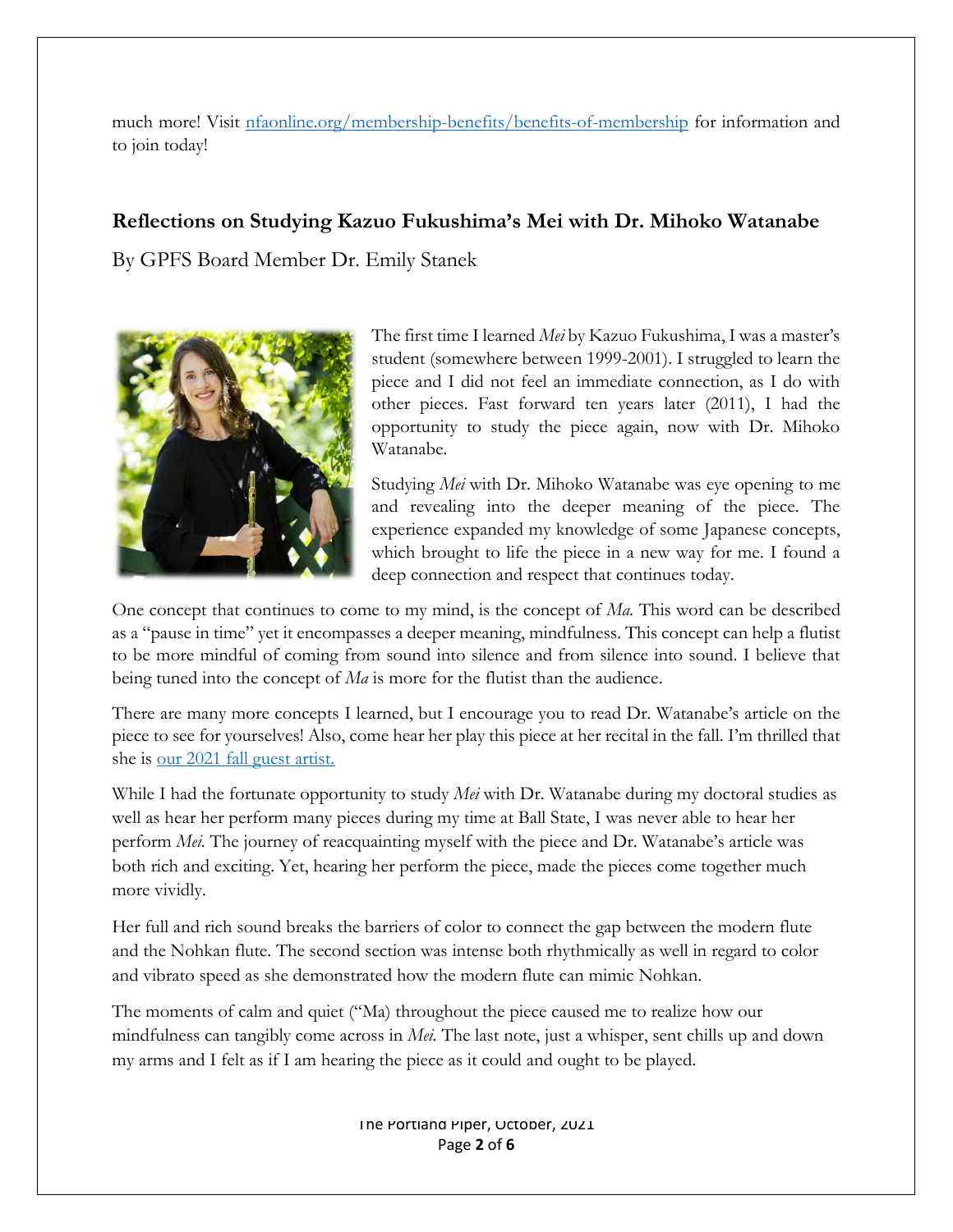

*We see in this symbol not only the outline of a door but a door that is open to light, thus enabling growth, sparking creativity, permitting freedom. This is Ma – the space between the edges, between the beginning and the end, the space and time in which we experience life. Ma is filled with nothing but energy and feeling. It speaks of silence as opposed to sound, of lack as opposed to excess. It is the momentary pause in speech needed to convey meaningful words, the silence between the notes that make the music… There is a need for Ma in every aspect and every day of our lives.* From [Unique Japan](https://new.uniquejapan.com/ikebana/ma/)

The Portland Piper, October, 2021 Page **3** of **6**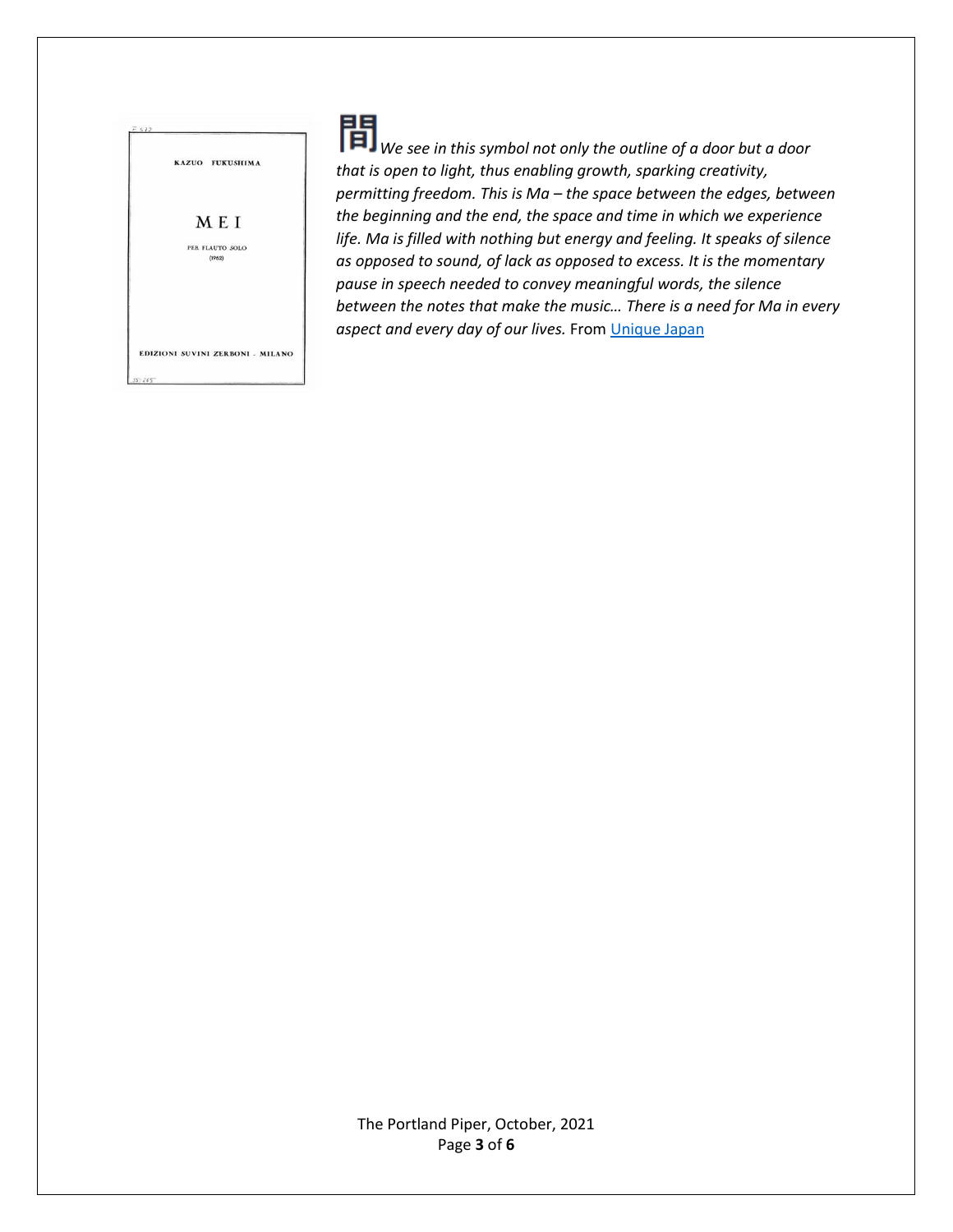## **Index of Commercial Members**

<span id="page-3-0"></span>See these listings on this GPFS webpage - <https://gpfs.org/Commercial-Membership>

GPFS acknowledges with gratitude the many years of support from our Commercial Members. It is because of their excellence that the GPFS mission can excel and celebrate our 37<sup>th</sup> year of extraordinary programming for the greater Portland area, Oregon and Pacific Northwest region. Please find their business information on the [GPFS Commercial Member webpage](https://greaterportlandflutesociety.wildapricot.org/Commercial-Membership) as well as on the [last pages of this event program.](#page-3-0)



The Portland Piper, October, 2021 Page **4** of **6**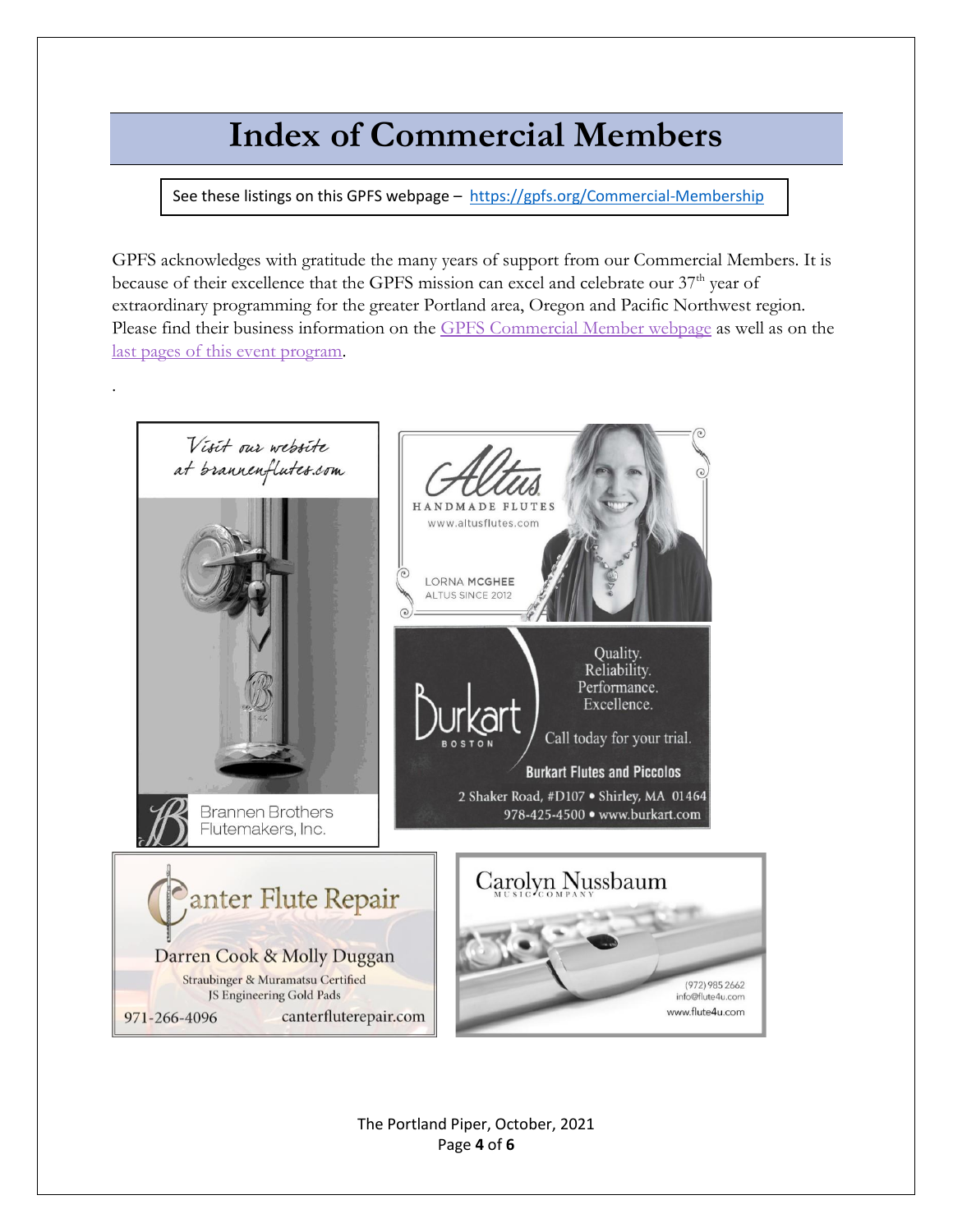

The Portland Piper, October, 2021 Page **5** of **6**